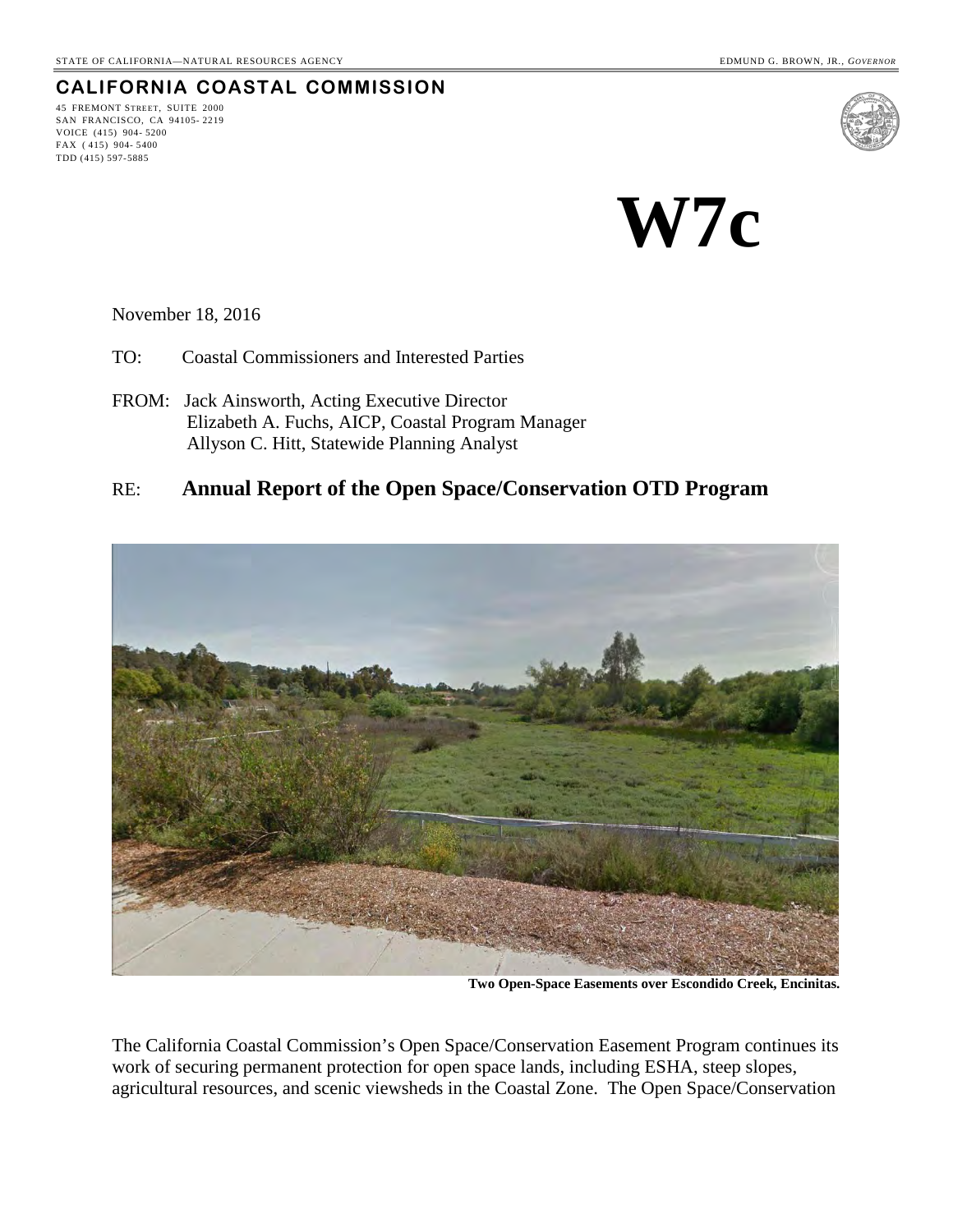Easement Program is in direct accordance with many of the goals, objectives, and actions of the Commission's Strategic Plan, which was approved unanimously by the California Coastal Commission in April 2013.

This report discusses the background of the Open Space/Conservation Easement Program, and summarizes the progress made in calendar year 2016 to achieve permanent protection of coastal resources through the Program. This report also examines how the Open Space/Conservation Easement Program relates to the Strategic Plan.

# *Background of the Open Space/Conservation Easement Program*

The majority of the open space/conservation easements are secured by the Commission as mitigation for coastal development permits approved by the Commission, either as Offers to Dedicate (OTDs), which are then accepted by a third party, such as a local government or nonprofit, or as Grants of Easements, where the easement is granted directly to the third party.

Similar to public access OTDs, the public resource benefits of a required open space or conservation OTD are not fully realized until an offer is accepted by a managing entity that agrees to hold and maintain the easement in perpetuity. Most OTDs have an irrevocable term of 21 years, and every year, OTDs have the potential to expire unless they are accepted. To assure that the Commission's regulatory efforts result in permanent resource protection for the public, the Commission's Statewide Planning staff monitors the status of recorded OTDs, and works with a wide variety of potential management entities to facilitate the permanent acceptance of recorded OTDs. To date, 69 different government agencies and non-profit organizations have accepted open space OTDs.

Statewide Planning staff developed the Open Space/Conservation Easement program in response to the Commission's findings on a project to assess implementation of the coastal program in the Santa Monica Mountains (the Regional Cumulative Assessment Project, June 1999). The findings indicated that many OTDs recorded in the early 1980's as mitigation for development in the Santa Monica Mountains were approaching their 21-year-term date, beginning around the year 2000. Staff accelerated efforts to ensure that these OTDs were accepted by an appropriate entity before the term ran out and developed a database to track 21-year-term dates for all other recorded open space and conservation OTDs.

In addition to securing acceptance of outstanding OTDs, program staff devotes its resources to researching OTDs, capturing relevant data pertaining to each easement, such as specific resources being protected, acreage, Assessor Parcel Number or other locational information, identifying potential enforcement issues within easement areas, and coordinating with nonprofits to facilitate monitoring efforts. **Figure 1**, below, illustrates the impact of the establishment of the Open Space/Conservation Easement Program.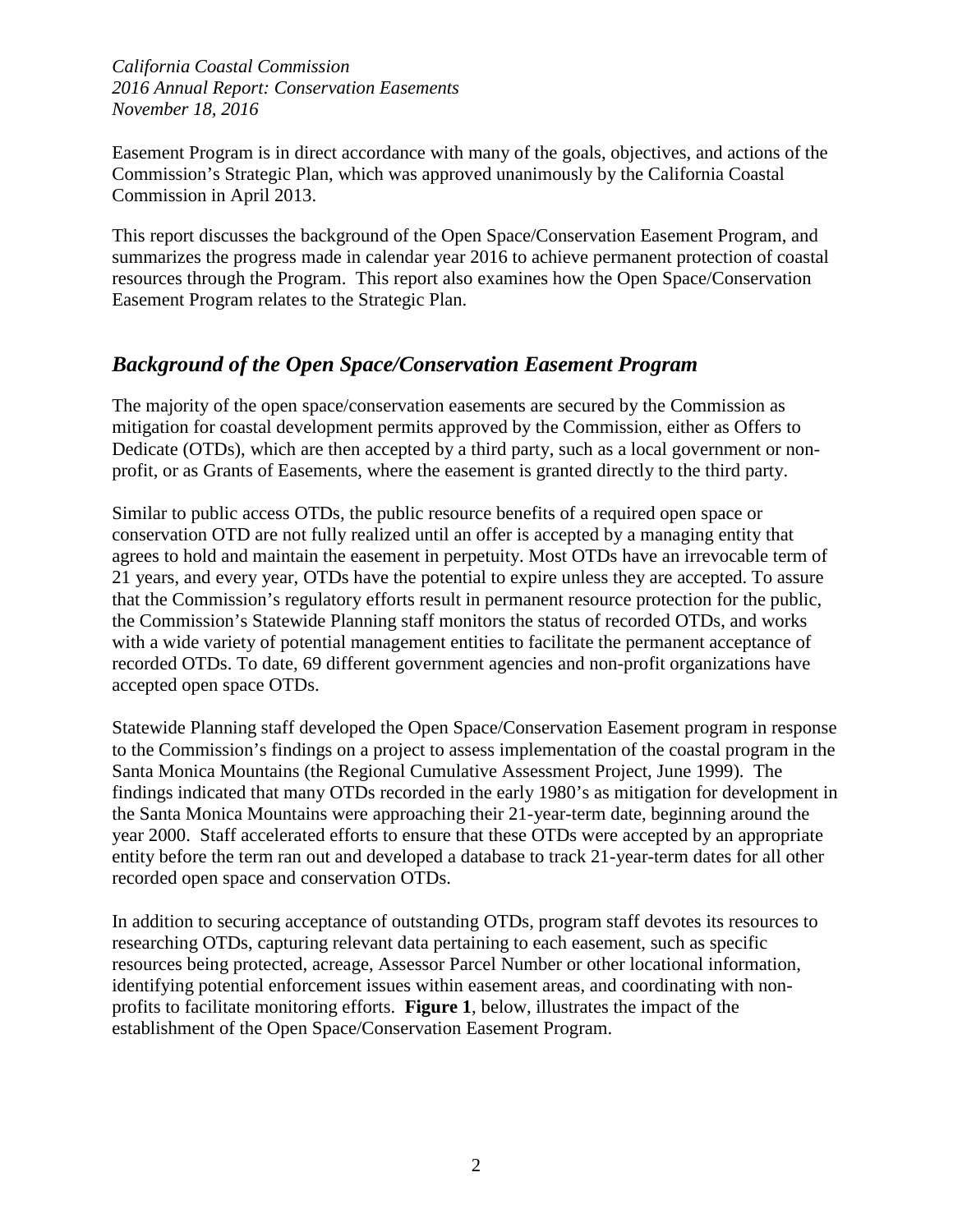

# *Acceptances Achieved in 2016*

In the last year, staff successfully negotiated acceptance of 28 OTDs covering 201 acres of sensitive lands. Resources protected by these acceptances include more than 17 acres of riparian habitat in San Diego County, 170 acres of significant watersheds and chaparral ESHA in the Santa Monica Mountains, and more than six acres of freshwater marsh in Orange County. A small but important easement in San Luis Obispo County protects maritime chaparral habitat that is home to the endangered Morro shoulderband snail.

A majority of the easements (22 of 28) were accepted by the Mountains Recreation and Conservation Authority (MRCA) in the Santa Monica Mountains. Most of these easements retire lots in the small lot subdivisions in the mountains, under the Commission's Transfer of Development Credit (TDC) Program. As a result of these acceptances, the development potential of 31 small lots was permanently retired.

Other accepting entities include the County of San Luis Obispo and the San Elijo Lagoon Conservancy, accepting one and four easements respectively. The Huntington Beach Wetlands Conservancy accepted their first OTD, which protects six acres at San Joaquin Freshwater Marsh.

**Attachment A** includes the entire list of 2016 acceptances. No offers expired in 2016.

# *Total Acceptances to Date*

Despite the Commission's limited resources to implement the Conservation/Open Space Program, staff has been able to negotiate the acceptance of 82% of the current outstanding OSE OTDS required by the Commission since 1974. These easements protect more than 10,000 acres of wetlands, ESHA, viewsheds, and agricultural and archaeological resources. This number undercounts the actual acreage protected by Commission actions because currently acreage is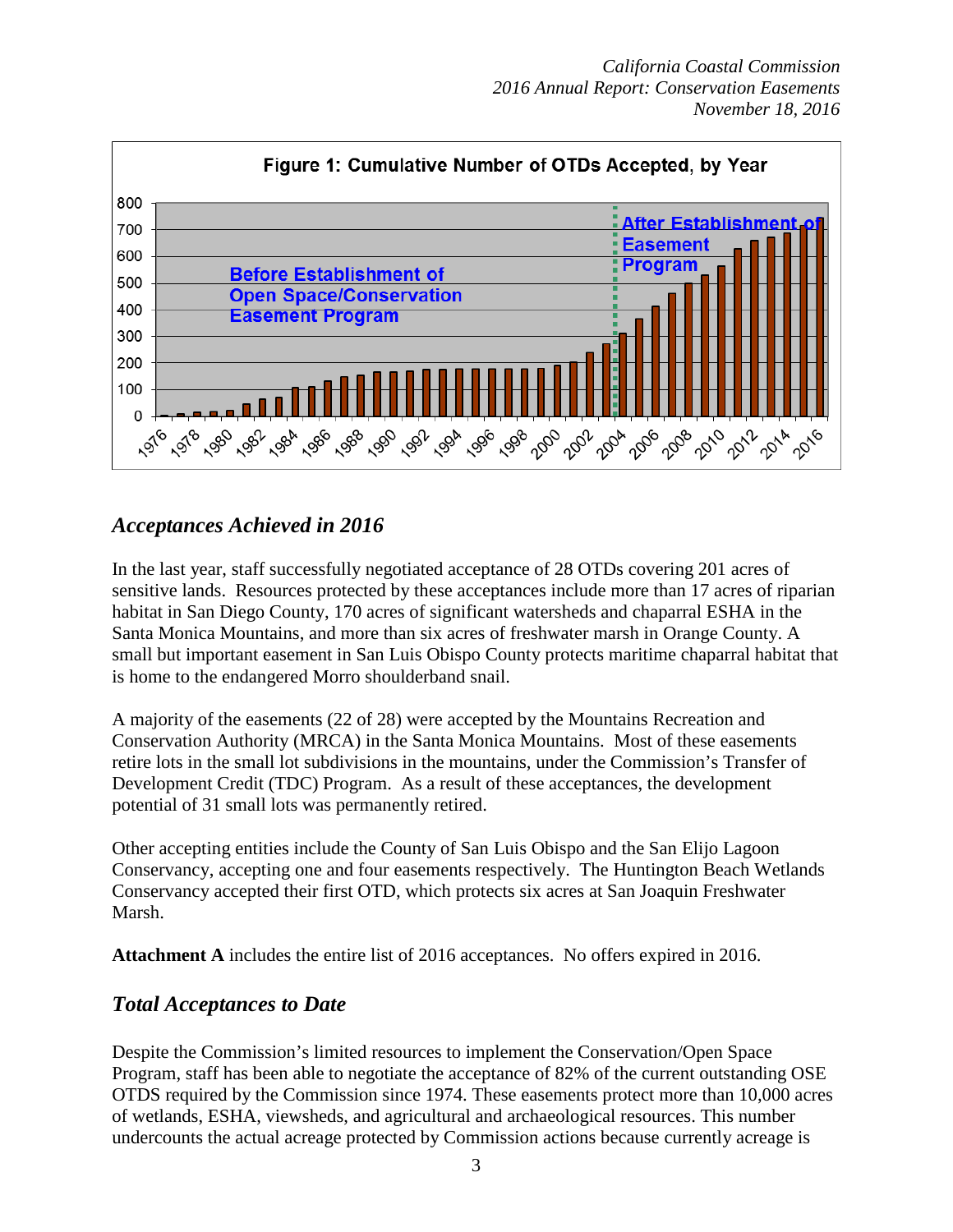reported for only 84% of OTDs accepted to date. As time permits, staff continues to research older OTD files in order to determine acreage for past accepted OTDs.

|                          | Total Number by | Total Percent by |
|--------------------------|-----------------|------------------|
|                          | End of 2016     | End of 2016      |
| Accepted                 | 750             | 82%              |
| Expired/Allowed to Lapse | 34              | 3%               |
| Remaining To Be Accepted | 136             | 15%              |
| TOTAL                    | 920             | 100%             |

#### **Overall Status of OTDs**

Attachment B includes a complete list of accepting entities. Public agencies have accepted 636, or 85% of the total conservation/open space OTDs accepted to date, while non-profit entities have accepted 114, or 15%. **Figure 2** depicts the distribution of accepting entities.



## **Figure 2: Accepting Entities**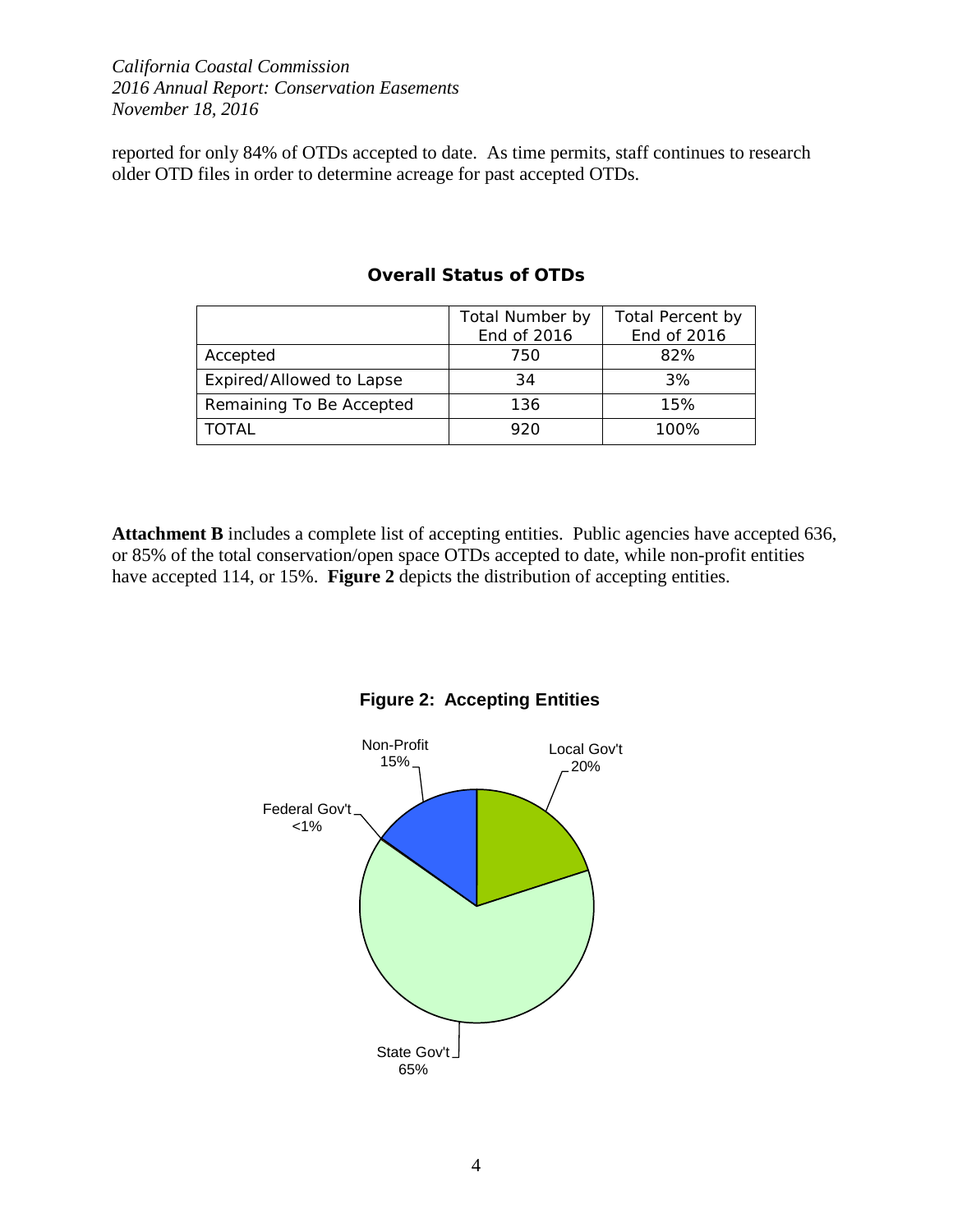Progress in the last thirteen years since annual reports began is shown below in **Figure 3**[1](#page-4-0) .



Figure 3: Status of OTDs Over Time

The Commission has achieved acceptance rates of over 65% in all districts, as shown in **Figure 4**, below. The acceptance rate in the Central Coast District in particular is of note. Ninety-seven percent of OTDs in this district have been accepted, primarily by the counties in this district (Santa Cruz, Monterey, and San Luis Obispo).

 $\overline{a}$ 

<span id="page-4-0"></span><sup>1</sup> The overall total number of OTDs changes each year. Staff initially began this project with a written log of OTDs. However, as staff commenced in-depth research of the files containing OTDs it was found that each record in the log did not necessarily correspond to a recorded OTD. In many cases, the log noted that an OTD was required for a permit condition, but for various reasons, the permit was not issued and the OTD was never recorded. Additionally, the log did not reflect if a recorded OTD had been superceded or extinguished. Also, new OTDs are recorded and added to the total each year. Given limited staff resources, research on files is only initiated as staff begins to work on acceptances; thus the database does not have a real-time current number of total OTDs.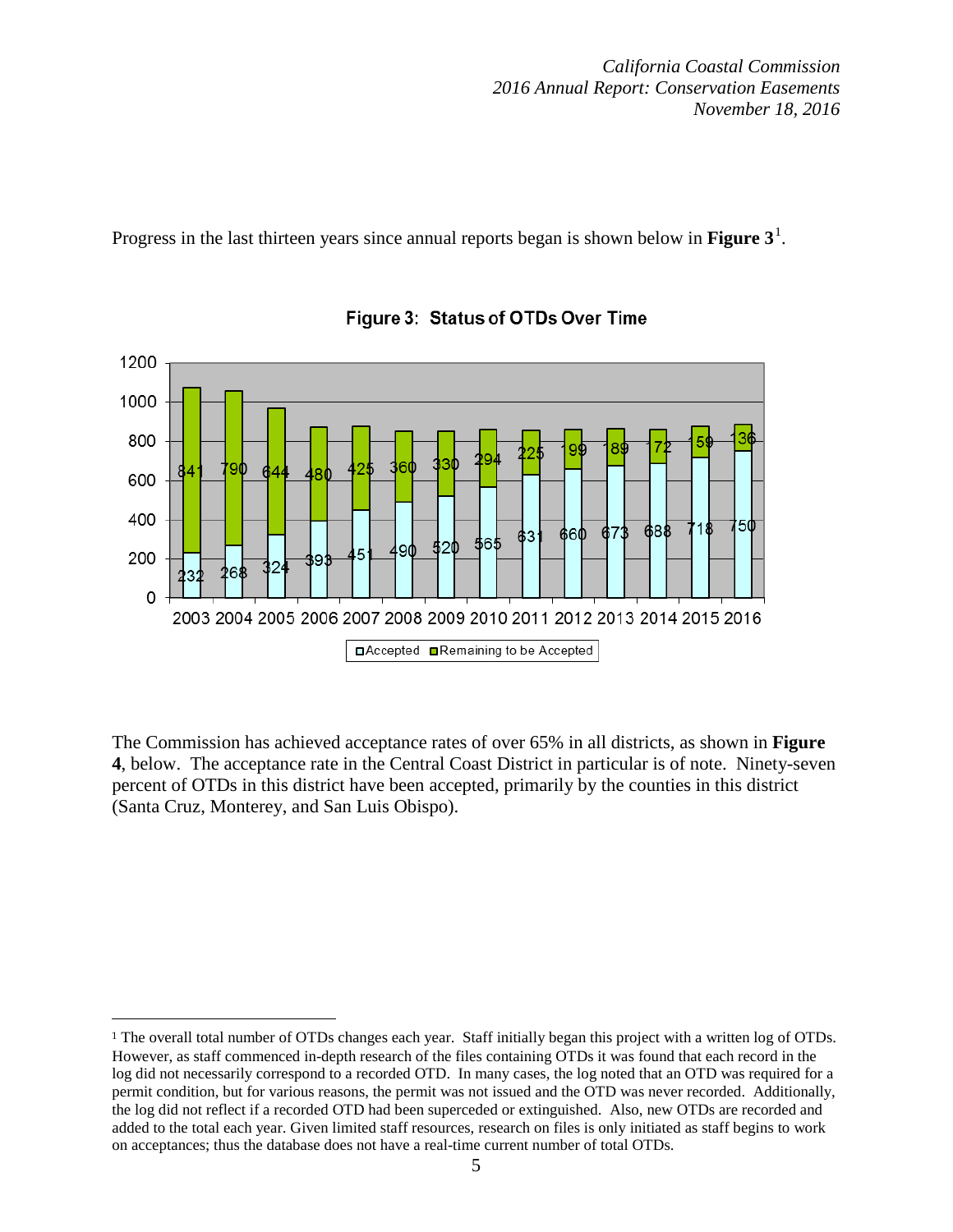

Figure 4: Percent Accepted by District, to Date

As **Figure 5**, below, indicates, a large number of OTDs are approaching their term date in 2017, 2018 and 2021. Staff has commenced work on the research and documentation for most of these upcoming OTDs.



Figure 5: OTDs to be Accepted, by Year of Expiration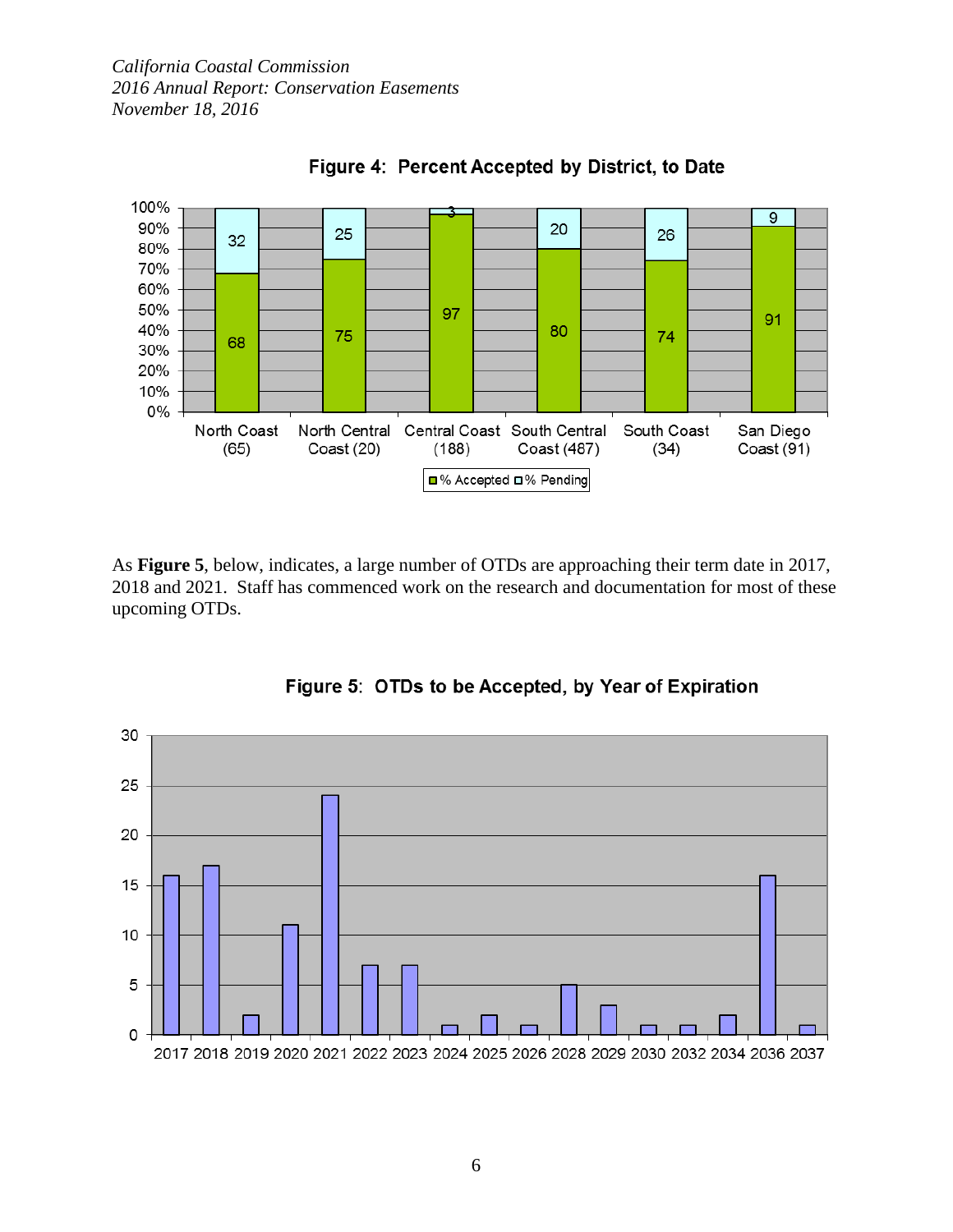**Figure 6**, below, shows that the bulk of the outstanding OTDs are in the South Central Coast District in the Santa Monica Mountains. However, Commission staff maintains a strong working relationship with MRCA staff, enabling an efficient acceptance process for these OTDs.



Figure 6: OTDs to be Accepted, by District

**Attachment C** lists the OTDs that remain to be accepted.

# *Other Protected Open Space Land*

In addition to requiring Offers to Dedicate and Grants of Easement to ensure that adverse environmental impacts of development are avoided or minimized, the Commission has also required deed restrictions (DRs) to protect sensitive areas. There are currently approximately 1,700 recorded deed restrictions protecting open space lands. Staff has tracked these recorded documents since the late 1970s, formerly in handwritten logs that staff has only partially transferred to the Commission's database. Currently, as new DRs are recorded, data is captured digitally. Because of limited staff resources and the necessity for staff to focus on the timesensitive nature of OTDs, research and data transfer for the older DRs is not complete. Hence, while approximately 1,700 open space deed restrictions have been identified, the Commission is not currently able to report or comprehensively monitor the number of acres protected, specific locations or types of resources protected. This will be pursued as a future task as resources allow.

# *Alignment with the Commission's Strategic Plan*

As noted earlier, the Open Space/Conservation Easement Program aligns with several of the goals and objectives of the Commission's Strategic Plan.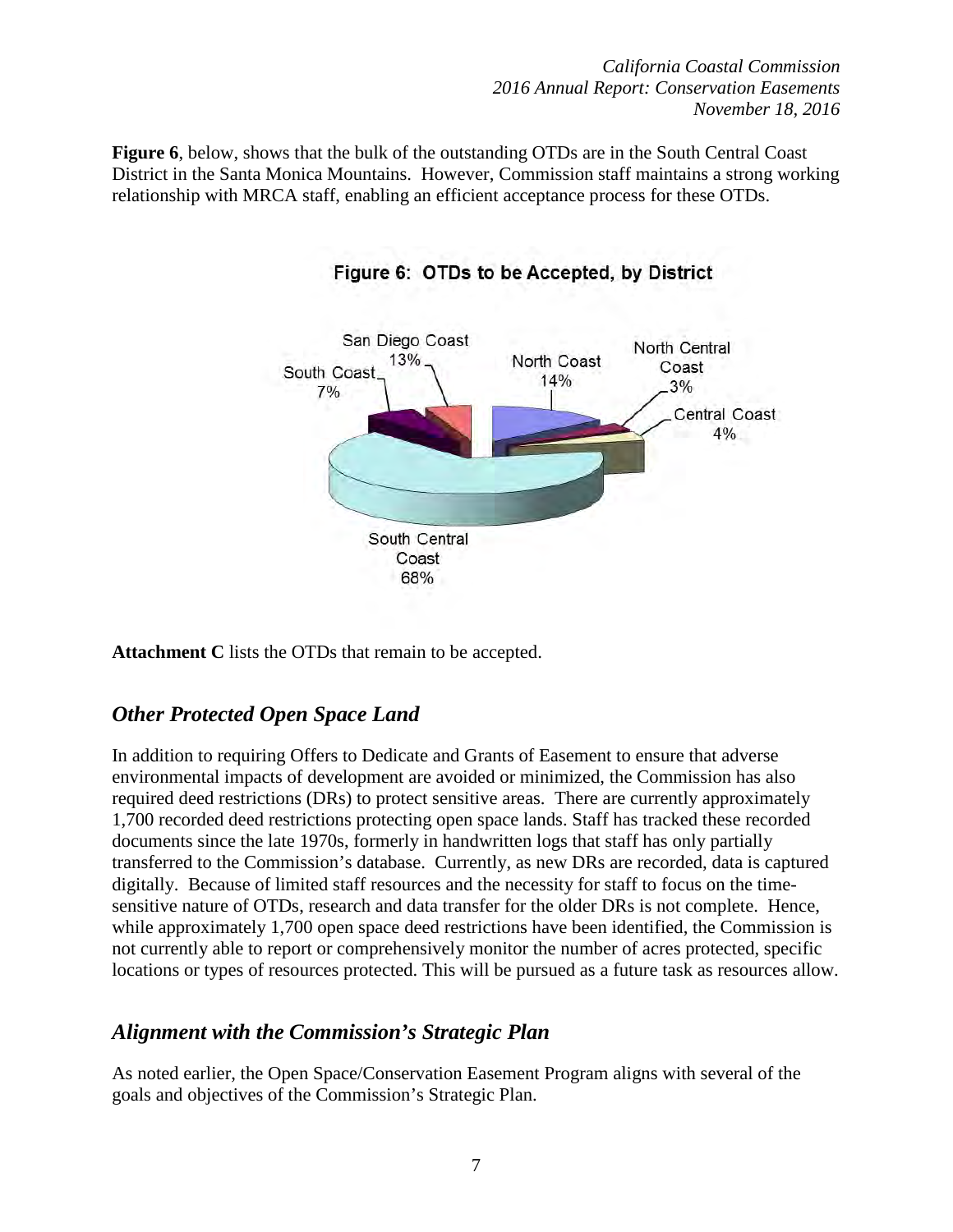## *Goal 1: Maximize Public Access and Recreation*

Objectives of Goal 1 include enhancing public access through constraints analysis and expansion of the California Coastal Trail System through planning. Statewide Planning staff maintains a database of open space easements and deed restricted areas, including locational information which can then be used to identify sensitive areas in the proposed alignment of the CCT (some easements allow public access, but most do not).

## *Goal 2: Protect Coastal Resources*

The Strategic Plan states, "*protecting and restoring sensitive coastal resources is…one of the highest priorities of the Commission*." By securing permanent protection of lands dedicated to habitat preservation and agriculture, the Open Space/Conservation Easement Program advances achievement of this goal. To date, since the inception of the program, more than 10,000 acres of sensitive coastal resources have been permanently protected.

A specific objective of Goal 2 calls for the protection of coastal agriculture. OTDs, Grants of Easements, and Deed Restrictions are all effective mechanisms for protecting agricultural use in the Coastal Zone. To date, more than 1,900 acres (19% of the total acreage of protected lands), extending through more than half of the coastal counties, have been permanently preserved for agricultural use through the use of easements and deed restrictions required as mitigation for impacts from development.

# *Goal 3: Address Climate Change through LCP Planning, Coastal Permitting, Inter-Agency Collaboration, and Public Education*

Some of the objectives of this goal include developing guidance for addressing the impact of sea level rise, including providing buffers for coastal wetlands and adaptation planning, which includes protecting wetland, marine and terrestrial habitats. Nearly 400 acres of wetlands and wetland buffers have been put into permanent protection through the use of easements and deed restrictions.

# *Goal 4: Strengthen the LCP Planning Program*

Working with local governments to update LCPs where feasible is one of the objectives of Goal 4. When applicable, Statewide Planning staff share easement data with local governments to facilitate LCP work. For example, staff created a GIS layer depicting open space easements, deed restricted areas, and TDC donor lots in the Santa Monica Mountains which was then provided to County staff as part of its LCP planning efforts.

#### *Goal 5: Improve the Regulatory Process, Compliance and Enforcement*

Condition compliance continues to be a major workload issue for the Commission and Objective 5.3 lays out actions to improve the condition compliance work of staff.

The Open Space/Conservation Easement Program is part of the final process of condition compliance. Since the vast majority of easements stems from permit conditions, the acceptance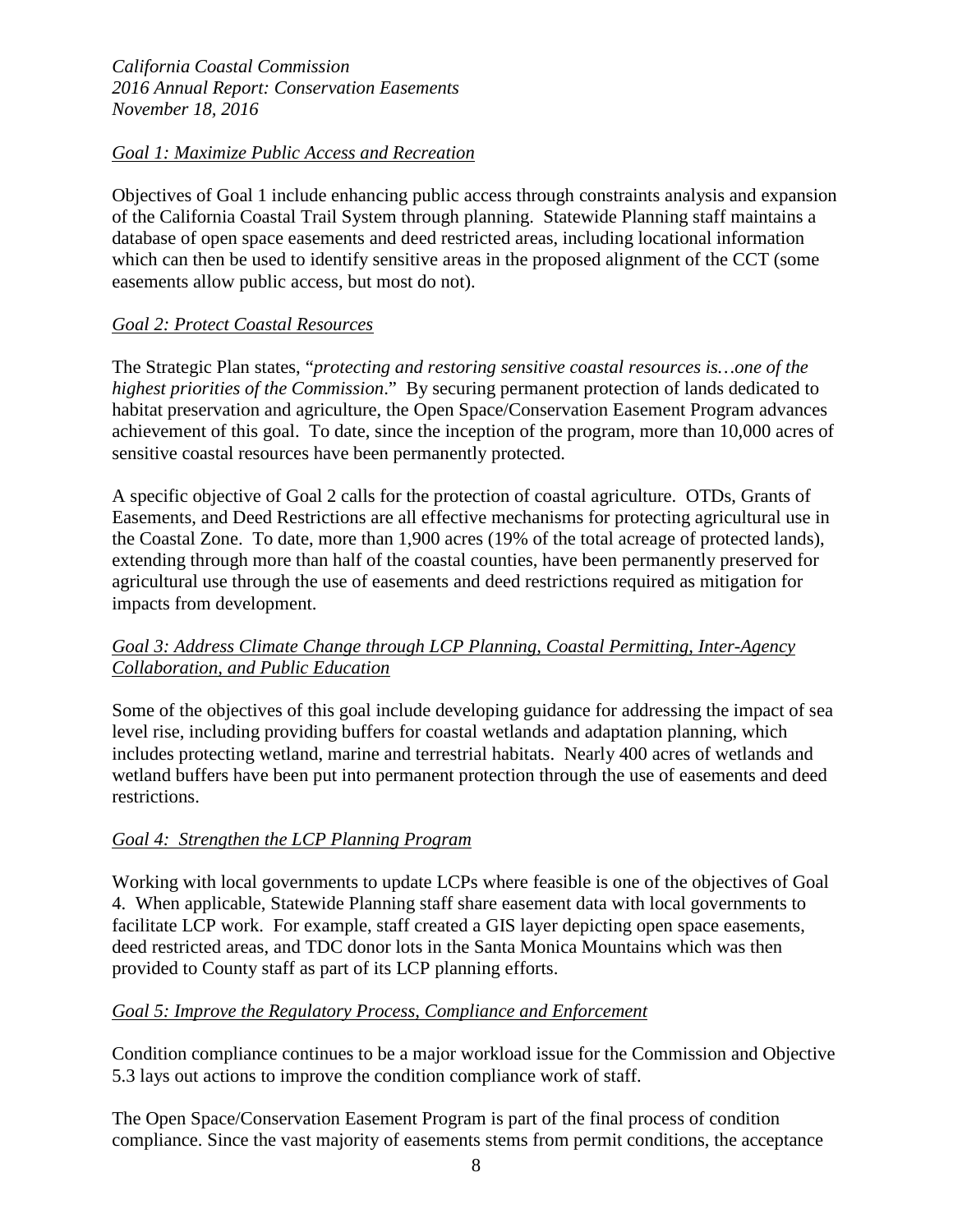of an Offer to Dedicate is the final step in ensuring that the impacts of approved development on coastal resources are mitigated. As OTDs come up for acceptance, Statewide Planning staff reviews conditions on the ground, sometimes revealing unpermitted development or inappropriate uses of the easement areas. Staff then begins a dialog with District staff and Enforcement staff to attempt resolution. A prior example of resolution is in Half Moon Bay, where an unpermitted structure had been located in an open space deed restricted area, immediately adjacent to an open space easement protecting riparian habitat. Resolution of the violation was achieved by cooperative effort on the part of Statewide Planning staff, Enforcement staff, the local government and the property owner. The structure has been removed and the area is currently being restored. Other recent examples of violation resolution via collaborative efforts on the part of Statewide Planning and Enforcement staffs have occurred in Moss Landing, the Santa Monica Mountains, and Carlsbad.

The California Code of Regulations Section 13574 for LCP implementation contains provisions for Local Government reporting of Open Space Easements and Public Documents. Such provisions are usually included in LCP ordinances governing issuance of coastal development permits. Future monitoring of OTDs will need to review the implementation of these provisions and recommend enhancements for improved tracking and monitoring.

#### *Goal 6: Enhance Information Management and E-Government*

Goal 6 includes such actions as making "*the Commission's permit and planning records …available to the public via the Internet*" and completing "*the Commission's digital document library for all Commission actions from 1973 to the present, including converting paper records to a searchable digital format, linking to the Commission's final adopted reports, and linking all records to the CDMS. Make CDMS data available online as appropriate and as feasible*." As OTDs are accepted and as new easements and deed restrictions are recorded, digital copies of the documents are archived by Statewide Planning staff, in preparation for linkage to the CDMS and the future public site.

# *Future Efforts of the Open Space/Conservation Easement Program*

Staff is committed to maintaining the Open Space/Conservation Easement Program in order to ensure permanent mitigation for impacts on coastal resources. Staff will continue to capture resource data and make it available to enhance coastal management. In order to benefit staff and local planners in permit and LCP work, staff continues to further develop the attribute data describing the lands protected by OTDs and Deed Restrictions. In addition, staff continues to work with nonprofits and public agencies in order to enable them to carry out monitoring of the easements to assure ongoing protection. Without such capacities, coastal resources previously protected through Commission regulatory actions could be at risk of being lost.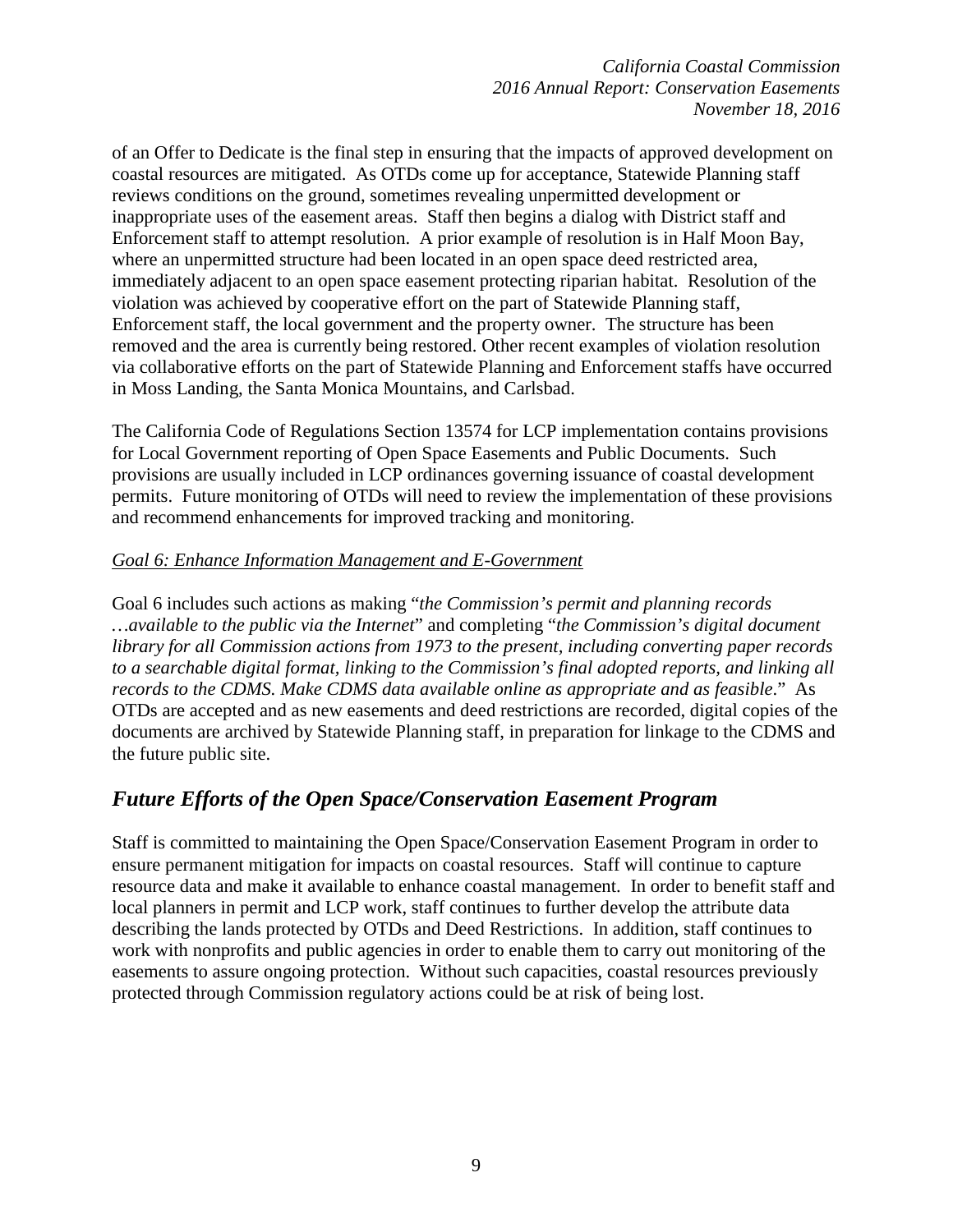# 2016 Acceptances

| CDP#                          | <b>Applicant</b>                       | <b>Purpose</b> | <b>Accepting Entity</b> | <b>Acres</b> | <b>Easement Resources and Location</b>      | County      |
|-------------------------------|----------------------------------------|----------------|-------------------------|--------------|---------------------------------------------|-------------|
| <b>Central Coast District</b> |                                        |                |                         |              |                                             |             |
| 3-SLO-15-                     |                                        |                |                         |              | maritime chaparral habitat occupied by      | San Luis    |
| 0030                          | Charvonia, Russ and Linda   open space |                | San Luis Obispo County  |              | 0.21 Morro shoulderband snail; Los Osos     | Obispo      |
|                               | <b>South Central Coast District</b>    |                |                         |              |                                             |             |
| 5-91-755                      | <b>Preferred Financial</b>             | TDC*           | <b>MRCA</b>             |              | 0.33 Two lots, Fernwood SLS                 | Los Angeles |
| 5-91-755                      | <b>Preferred Financial</b>             | <b>TDC</b>     | <b>MRCA</b>             |              | 56.01 Cold Creek Valley Preserve            | Los Angeles |
| 5-91-755                      | <b>Preferred Financial</b>             | <b>TDC</b>     | <b>MRCA</b>             |              | 0.04 One lot, Old Topanga SLS               | Los Angeles |
| 5-91-755                      | <b>Preferred Financial</b>             | <b>TDC</b>     | <b>MRCA</b>             |              | 18.21 Cold Creek Valley Preserve            | Los Angeles |
| 5-91-755                      | <b>Preferred Financial</b>             | <b>TDC</b>     | <b>MRCA</b>             |              | 1 Cold Creek Valley Preserve                | Los Angeles |
| 5-91-755                      | <b>Preferred Financial</b>             | <b>TDC</b>     | <b>MRCA</b>             |              | 87.27 Cold Creek Valley Preserve            | Los Angeles |
| 5-91-755                      | <b>Preferred Financial</b>             | <b>TDC</b>     | <b>MRCA</b>             |              | 0.3 Two lots, Old Topanga SLS               | Los Angeles |
| 5-91-755                      | <b>Preferred Financial</b>             | <b>TDC</b>     | <b>MRCA</b>             |              | 0.06 One lot, Old Topanga SLS               | Los Angeles |
| 5-91-755                      | <b>Preferred Financial</b>             | <b>TDC</b>     | <b>MRCA</b>             |              | 0.35 Two lots, Vera Canyon SLS              | Los Angeles |
| 5-91-755                      | <b>Preferred Financial</b>             | <b>TDC</b>     | <b>MRCA</b>             |              | 0.42 Two lots, Topanga Woods SLS            | Los Angeles |
| 5-91-030                      | <b>Ring Financial/Tazon</b>            | <b>TDC</b>     | <b>MRCA</b>             |              | 0.13 One lot, Fernwood SLS                  | Los Angeles |
| 5-91-030                      | <b>Ring Financial/Tazon</b>            | <b>TDC</b>     | <b>MRCA</b>             |              | 0.46 Three lots, Topanga Oaks SLS           | Los Angeles |
| 5-91-030                      | Ring Financial/Tazon                   | <b>TDC</b>     | <b>MRCA</b>             |              | 0.33 Two lots, Topanga Woods SLS            | Los Angeles |
| 5-91-030                      | <b>Ring Financial/Tazon</b>            | <b>TDC</b>     | <b>MRCA</b>             |              | 0.24 Two lots, Fernwood SLS                 | Los Angeles |
| 5-91-030                      | <b>Ring Financial/Tazon</b>            | <b>TDC</b>     | <b>MRCA</b>             |              | 0.41 Two lots, Fernwood SLS                 | Los Angeles |
| 5-91-030                      | <b>Ring Financial/Tazon</b>            | <b>TDC</b>     | <b>MRCA</b>             |              | 0.3 Two lots, Fernwood SLS                  | Los Angeles |
| 5-91-030                      | <b>Ring Financial/Tazon</b>            | <b>TDC</b>     | <b>MRCA</b>             |              | 0.6 Six lots, Topanga Oaks SLS              | Los Angeles |
| 5-91-030                      | Ring Financial/Tazon                   | <b>TDC</b>     | <b>MRCA</b>             |              | 0.12 One lot, Topanga Oaks SLS              | Los Angeles |
| 4-98-281                      | Cariker, James                         | <b>TDC</b>     | <b>MRCA</b>             |              | 0.74 Three lots, Topanga Oaks SLS           | Los Angeles |
| 4-00-028                      | Layman Financial                       | <b>TDC</b>     | <b>MRCA</b>             |              | 0.70 Five lots, Topanga Oaks SLS            | Los Angeles |
|                               | Dziadulewicz, Jim and                  |                |                         |              |                                             |             |
| 4-06-081                      | Helen                                  | open space     | <b>MRCA</b>             |              | 9.1 ESHA, Santa Monica Mountains            | Los Angeles |
| 4-14-0544                     | Pepper, Gayle                          | open space     | <b>MRCA</b>             |              | 0.69 ESHA; Cold Creek Significant Watershed | Los Angeles |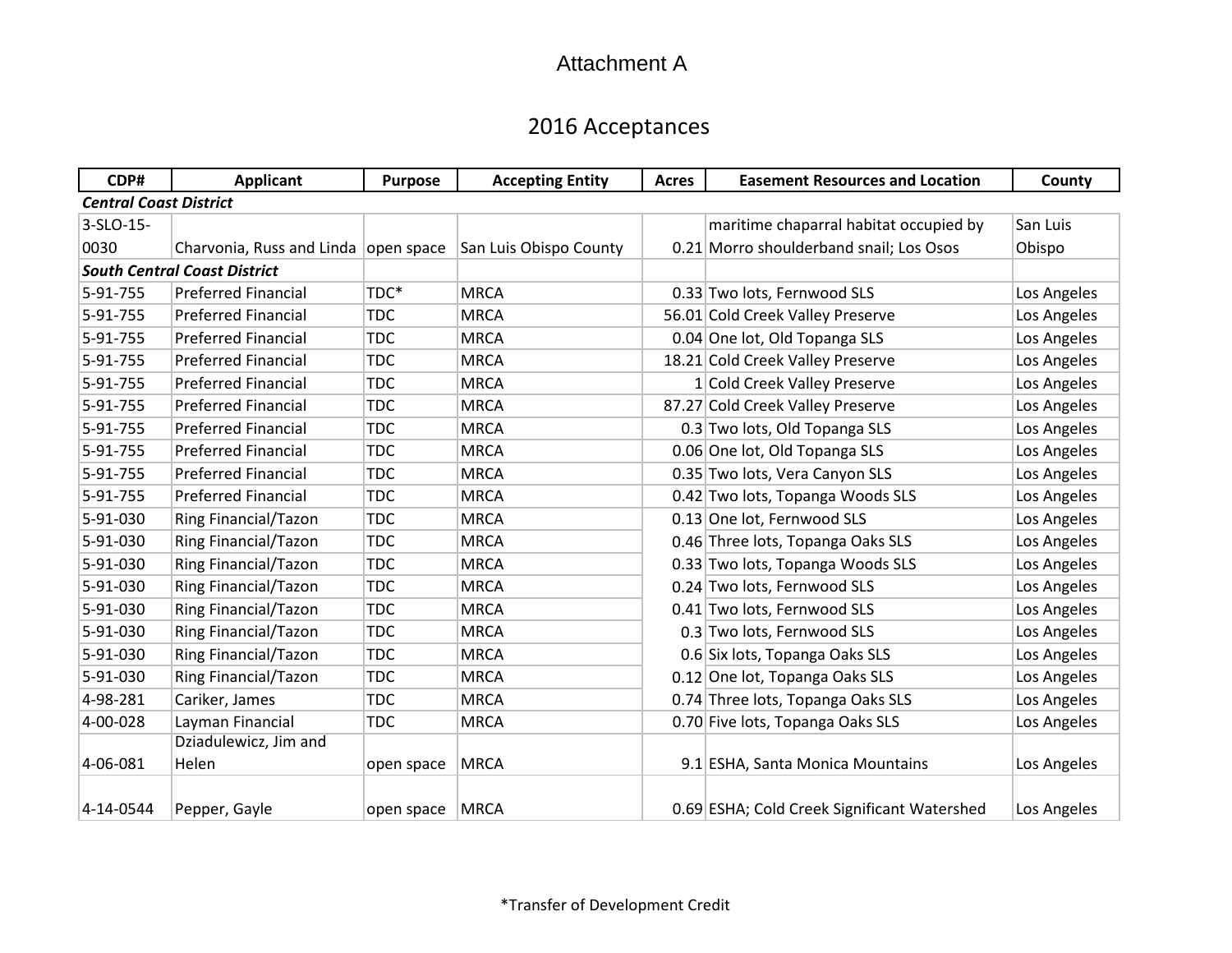# 2016 Acceptances

| CDP#                        | Applicant                       | <b>Purpose</b> | <b>Accepting Entity</b>     | Acres | <b>Easement Resources and Location</b> | County    |
|-----------------------------|---------------------------------|----------------|-----------------------------|-------|----------------------------------------|-----------|
| <b>South Coast District</b> |                                 |                |                             |       |                                        |           |
| 5-93-253&                   |                                 |                | Huntington Beach            |       | San Joaquin Fresh Water Marsh (UC      |           |
| 5-93-253-A                  | <b>Hoag Memorial Hospital</b>   | open space     | <b>Wetlands Conservancy</b> |       | 6.3 Reserve); Irvine                   | Orange    |
|                             | <b>San Diego Coast District</b> |                |                             |       |                                        |           |
|                             | County of San Diego             |                | San Elijo Lagoon            |       |                                        |           |
| $ 6 - 93 - 155 $            | <b>Public Works</b>             | open space     | Conservancy                 |       | 5.89 Escondido Creek; Encinitas        | San Diego |
|                             | County of San Diego             |                | San Elijo Lagoon            |       |                                        |           |
| $6 - 93 - 155$              | <b>Public Works</b>             | open space     | Conservancy                 |       | 5.24 Escondido Creek; Encinitas        | San Diego |
|                             | County of San Diego             |                | San Elijo Lagoon            |       |                                        |           |
| $6-93-155$                  | <b>Public Works</b>             | open space     | Conservancy                 |       | 2.5 Escondido Creek; Encinitas         | San Diego |
|                             | County of San Diego             |                | San Elijo Lagoon            |       |                                        |           |
| $ 6 - 93 - 155 $            | <b>Public Works</b>             | open space     | Conservancy                 |       | 3.52 Escondido Creek; Encinitas        | San Diego |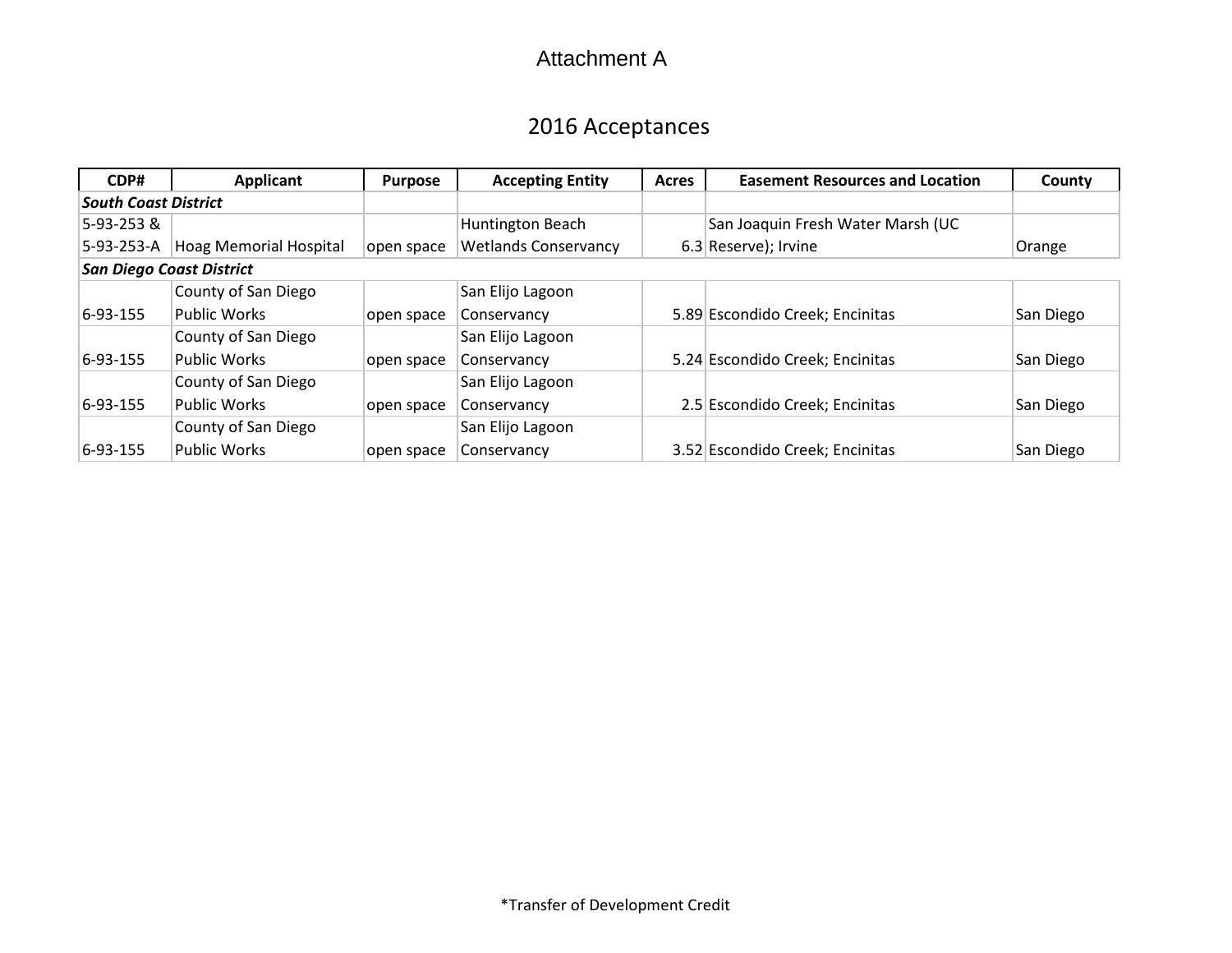## **Management Entities Holding Open Space Easements**

|                      |                                                 | # of             |
|----------------------|-------------------------------------------------|------------------|
|                      | <b>Managing Entity</b>                          | <b>Easements</b> |
|                      | <b>Government Agencies</b>                      |                  |
| <b>North Coast</b>   | Del Norte County                                | 13               |
|                      | Humboldt County                                 | 5                |
|                      | City of Eureka                                  |                  |
|                      | City of Point Arena                             |                  |
| <b>North Central</b> | Sonoma County Open Space District               |                  |
|                      | Marin County                                    |                  |
|                      | San Mateo County                                |                  |
| <b>Central Coast</b> | Santa Cruz County                               | 12               |
|                      | City of Santa Cruz                              |                  |
|                      | City of Capitola                                | 1                |
|                      | Monterey County                                 | 37               |
|                      | City of Marina                                  | 3                |
|                      | City of Sand City                               | 1                |
|                      | City of Monterey                                | 2                |
|                      | City of Pacific Grove                           | 4                |
|                      | City of Carmel-by-the-Sea                       |                  |
|                      | San Luis Obispo County                          | 12               |
|                      | City of Morro Bay                               | 2                |
|                      | City of Grover Beach                            |                  |
| <b>South Central</b> | Santa Barbara County                            |                  |
|                      | City of Goleta                                  |                  |
|                      | City of Oxnard                                  |                  |
|                      | Los Angeles County Flood Control District       |                  |
|                      | Mountains Recreation and Conservation Authority | 358              |
|                      | Santa Monica Mountains Conservancy              | 4                |
| <b>South Coast</b>   | City of Los Angeles                             |                  |
|                      | Orange County                                   | 5                |
|                      | City of Huntington Beach                        |                  |
|                      | City of Newport Beach                           |                  |
|                      | City of Laguna Beach                            | $\overline{2}$   |
| San Diego Coast      | San Diego County                                | 6                |
|                      | San Dieguito River Valley Regional OS Park JPA  | $\overline{c}$   |
|                      | City of Carlsbad                                | 9                |
|                      | City of Encinitas                               | 7                |
|                      | City of San Diego                               | 4                |
|                      | City of Imperial Beach                          | $\mathbf{1}$     |
|                      |                                                 | 83               |
| <b>Statewide</b>     | Coastal Conservancy                             |                  |
|                      | Dept of Fish and Wildlife                       | 38               |
|                      | Dept of Parks and Recreation                    | 5                |
|                      | <b>State Lands Commission</b>                   | 1                |
| Federal              | U.S. Army Corps of Engineers                    | $\mathbf{1}$     |
|                      | table continued on next page                    |                  |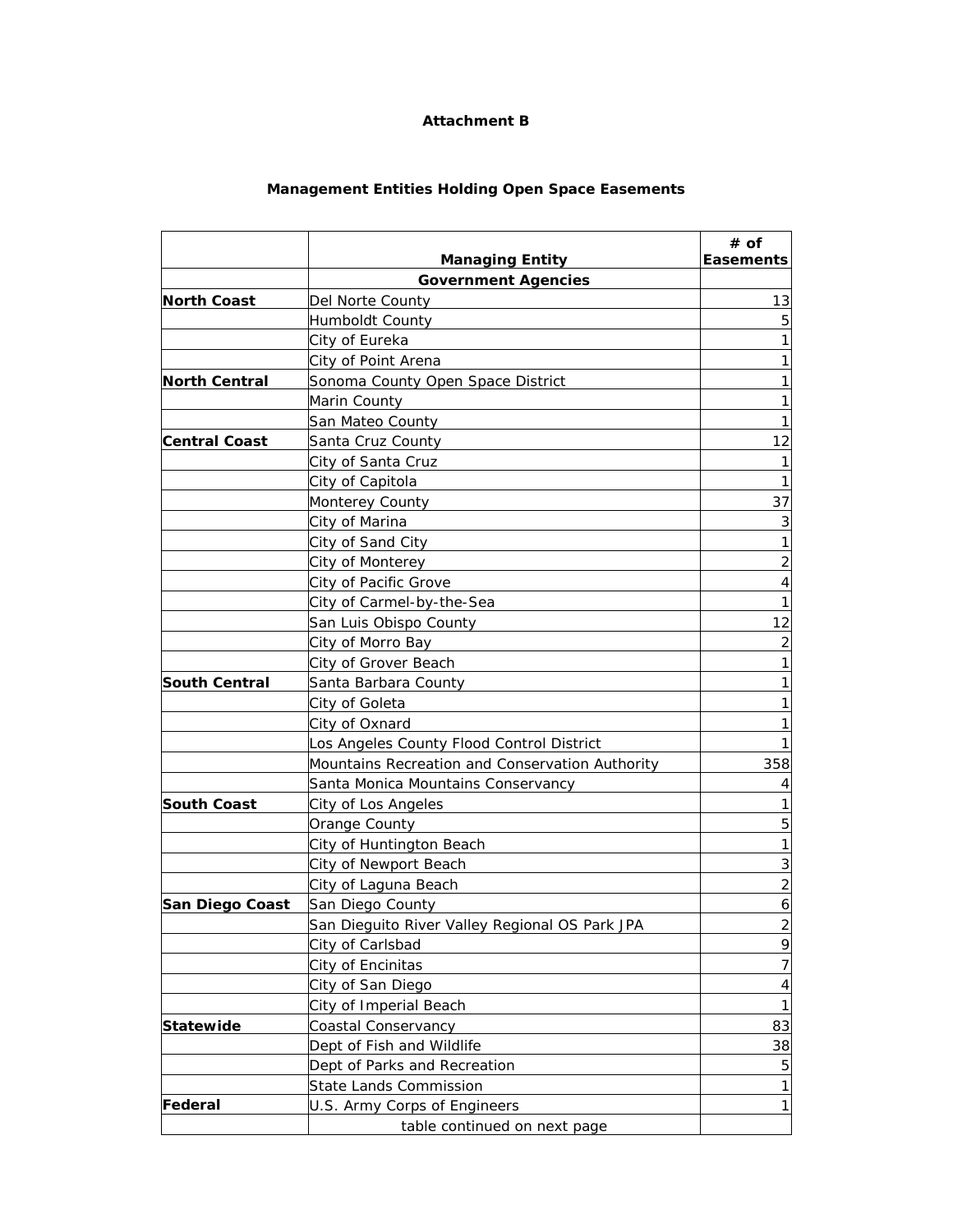|                      | table continued from previous page                                                     |                |
|----------------------|----------------------------------------------------------------------------------------|----------------|
|                      | <b>Non-Profit Entities</b>                                                             |                |
| <b>North Coast</b>   | North Coast Land Trust                                                                 |                |
|                      | Jacoby Creek Land Trust                                                                |                |
|                      | Mendocino Land Trust                                                                   | $4^{\star}$    |
|                      | Moat Creek Managing Agency                                                             |                |
| <b>North Central</b> | Marin Agricultural Land Trust                                                          |                |
|                      | <b>Agricultural Land Trust</b>                                                         |                |
|                      | Coastside Land Trust (formerly Half Moon Bay Open<br>Space Trust)                      | 4              |
| <b>Central Coast</b> | Land Trust of Santa Cruz County                                                        |                |
|                      | Ag Land Trust (formerly Monterey County Agricultural<br>& Historical Land Conservancy) | 3              |
|                      | Elkhorn Slough Foundation                                                              | 8              |
|                      | Monterey Peninsula Foundation                                                          | 1              |
|                      | Del Monte Forest Foundation                                                            | 22             |
|                      | <b>Big Sur Land Trust</b>                                                              | 3              |
|                      | Santa Lucia Conservancy                                                                |                |
|                      | Environmental Center of SLO County                                                     |                |
|                      | San Luis Obispo Land Conservancy                                                       | 3              |
|                      | Greenspace Cambria                                                                     |                |
| <b>South Central</b> | The Land Trust of Santa Barbara County                                                 |                |
|                      | <b>Mountains Restoration Trust</b>                                                     | 19             |
| <b>South Coast</b>   | The Huntington Beach Wetlands Conservancy                                              |                |
|                      | Laguna Greenbelt                                                                       | $\overline{2}$ |
| San Diego Coast      | Agua Hedionda Lagoon Foundation                                                        | 4              |
|                      | Batiquitos Lagoon Foundation                                                           | 7              |
|                      | San Elijo Lagoon Conservancy                                                           | 9              |
|                      | Los Penasquitos Lagoon Foundation                                                      |                |
|                      | Friends of Los Penasquitos Canyon Preserve, Inc.                                       | 8              |
| <b>Statewide</b>     | Sierra Club                                                                            | 2              |
|                      | <b>Total</b>                                                                           | 750            |

\*Three easements were transferred from Coastal Land Trust to Mendocino Land Trust in 2014.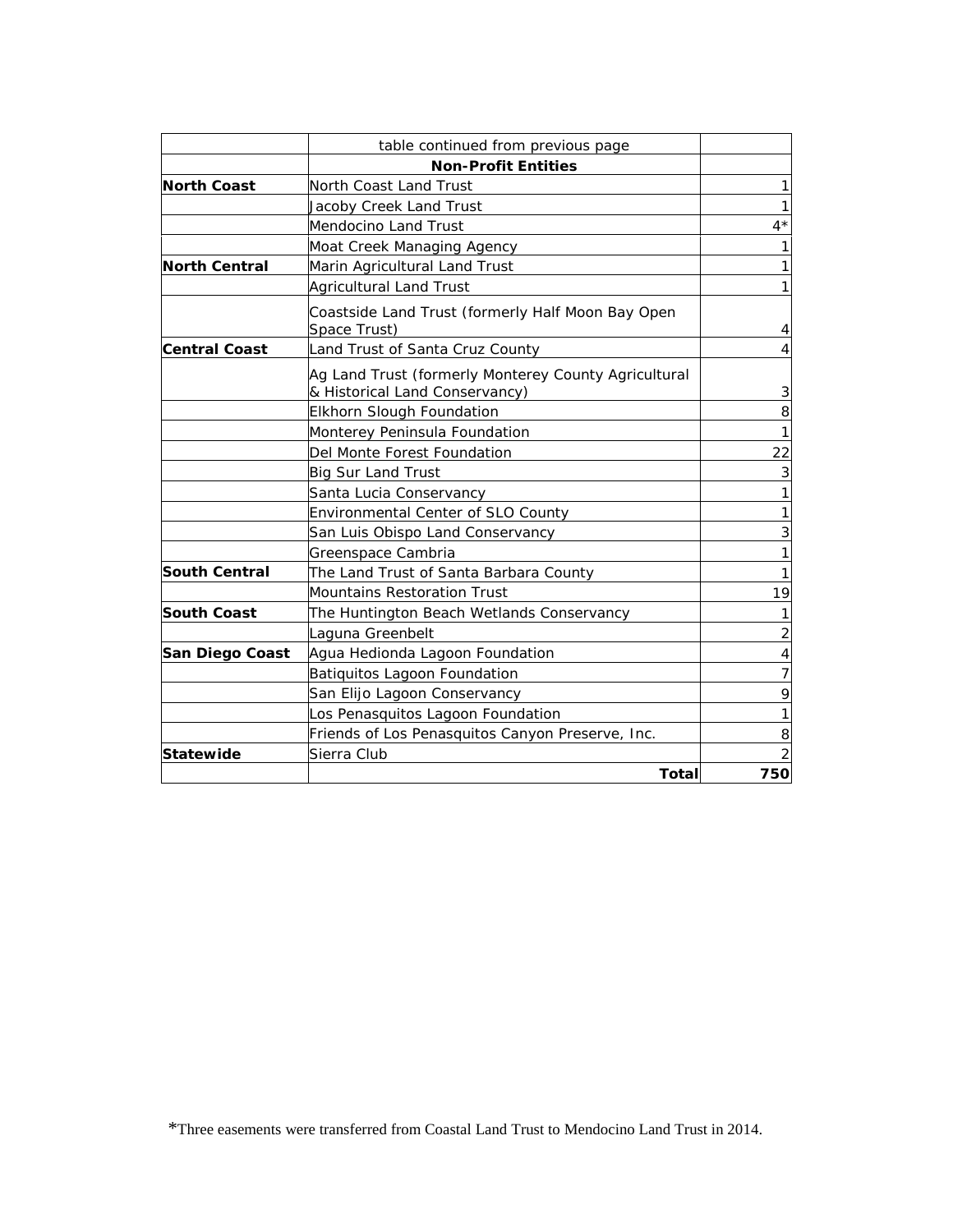# Open Space/Conservation Offers to Dedicate (to be accepted)\*

| Jurisdiction                                     | CDP#                   | <b>Applicant</b>                       | <b>Purpose</b>        | <b>Term Date</b> |
|--------------------------------------------------|------------------------|----------------------------------------|-----------------------|------------------|
| <b>North Coast District</b>                      |                        |                                        |                       |                  |
|                                                  |                        |                                        | open space            | 2/18/2036        |
|                                                  |                        |                                        | open space            | 2/26/2036        |
|                                                  |                        |                                        | open space            | 3/9/2036         |
|                                                  |                        |                                        | open space            | 3/10/2036        |
|                                                  |                        |                                        | open space            | 3/10/2036        |
|                                                  |                        |                                        | open space            | 3/12/2036        |
| Del Norte County                                 | 1-13-009               | Border Coast Regional Airport          | open space            | 3/17/2036        |
|                                                  |                        | Authority                              | open space            | 3/18/2036        |
|                                                  |                        |                                        | open space            | 3/20/2036        |
|                                                  |                        |                                        | open space            | 4/1/2036         |
|                                                  |                        |                                        | open space            | 4/3/2036         |
|                                                  |                        |                                        | open space            | 4/3/2036         |
|                                                  |                        |                                        | open space            | 4/3/2036         |
|                                                  |                        |                                        | open space            | 4/3/2036         |
|                                                  | A-141-78               | Arras                                  | open space            | no term date     |
| Humboldt County                                  | 79-P-127               | Leo Fredrickson                        | open space            | no term date     |
|                                                  | 79-P-053               | Sullivan                               | open space            | no term date     |
|                                                  | 79-CC-201              | Edwin Frederickson                     | open space            | no term date     |
| Mendocino County                                 | A-1-MEN-94-042         | David Springer & Maryellen<br>Sheppard | open space            | 3/26/2017        |
| <b>North Central Coast District</b>              |                        |                                        |                       |                  |
| Sonoma County                                    | 284-78                 | Loren Berry                            | open space            | no term date     |
| Marin County                                     | 2-02-010               | Whitt, Michael                         | open space            | 6/10/2029        |
| San Mateo County                                 | A-2-SMC-99-066         | David Lee and Cheryl Moser             | habitat protection    | 4/10/2023        |
| City of Half Moon Bay                            | A-1-HMB-99-022         | <b>Ailanto Properties</b>              | open space            | 5/23/2032        |
| <b>Central Coast District</b>                    |                        |                                        |                       |                  |
| Santa Cruz County                                | A-3-SCO-98-101         | <b>Bailey and Steltenpohl</b>          | habitat protection    | 11/19/2023       |
| City of Sand City                                | A-3-SNC-114            | Monterey Bay Shores                    | habitat protection    | 10/27/2036       |
| City of Monterey                                 | 3-93-028-A1 & 3-93-028 | Sy Bram                                | open space            | 4/2/2017         |
| City of Pacific Grove                            | 3-96-102-A2            | Douglas Johnson                        | conservation          | 8/5/2024         |
| San Luis Obispo/Santa<br><b>Barbara Counties</b> | D980558D               | Unocal                                 | open space/public use | 9/17/2025        |
| <b>South Central Coast District</b>              |                        |                                        |                       |                  |
| Santa Barbara County                             |                        | Chase, Christopher & Kathryn           | open space            | 8/16/2034        |
|                                                  | A-4-STB-06-054         |                                        | open space            | 8/16/2034        |
|                                                  | 5-81-011               | JACK MARTIN, CO.                       | <b>TDC</b>            | 8/12/2017        |
| Los Angeles County,                              | 5-91-095               | RAPHAEL, GABRIEL                       | <b>TDC</b>            | 8/12/2017        |
| Santa Monica                                     |                        |                                        | <b>TDC</b>            | 8/12/2017        |
| Mountains (all offers<br>expected to be accepted | 5-89-025               | <b>Tiger Andrews</b>                   | <b>TDC</b>            | 8/12/2017        |
| by MRCA)                                         | 5-88-273               | Kanan Properties                       | <b>TDC</b>            | 8/12/2017        |
|                                                  | 5-89-1227              | Steve Cavalleri                        | <b>TDC</b>            | 8/12/2017        |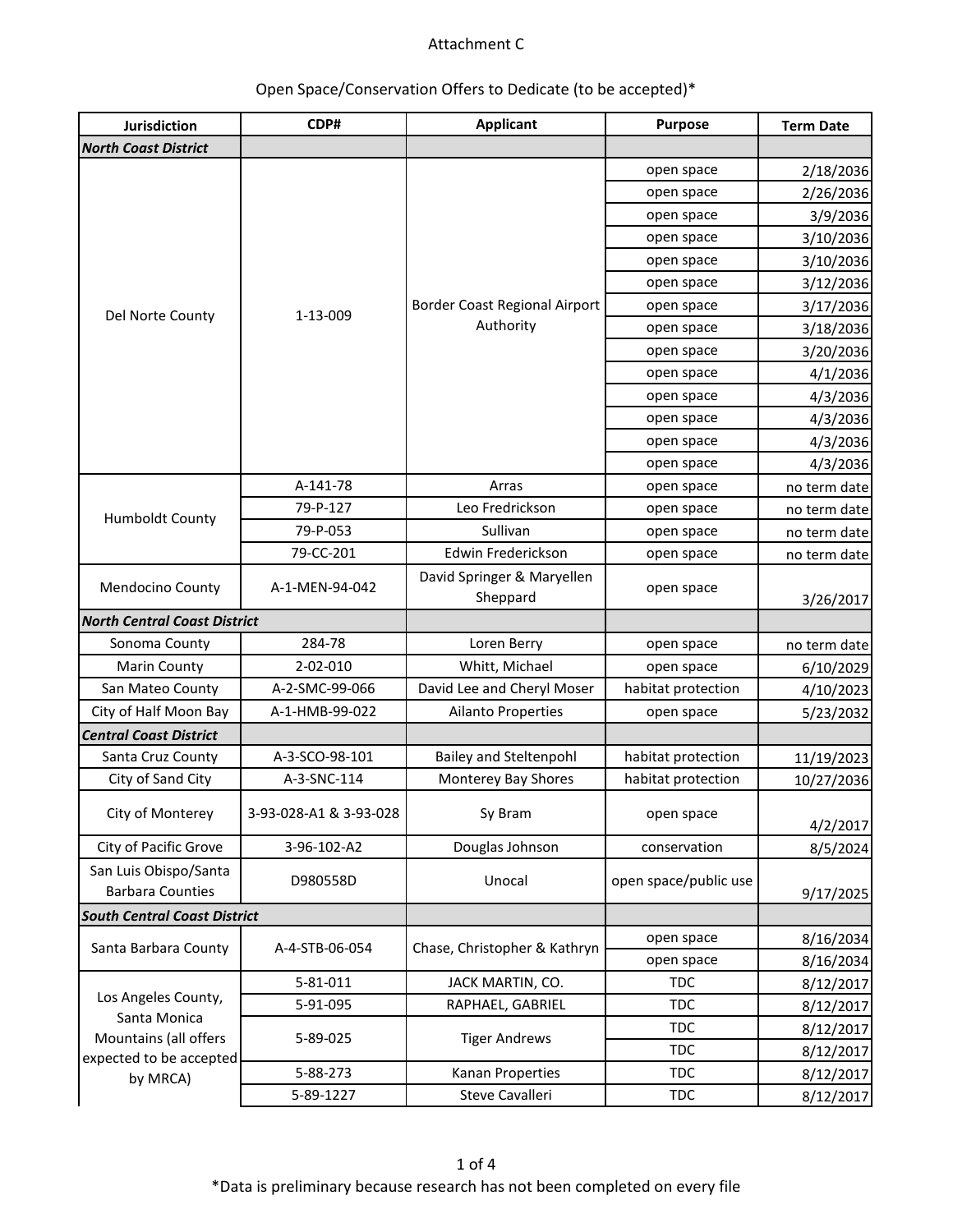| Jurisdiction                          | CDP#        | <b>Applicant</b>                         | Purpose    | <b>Term Date</b> |  |
|---------------------------------------|-------------|------------------------------------------|------------|------------------|--|
|                                       | 5-89-216    | Zumirez Malibu Partnership               | <b>TDC</b> | 8/12/2017        |  |
|                                       | 5-90-685    | Alvaro & Linda Pascotto                  | <b>TDC</b> | 8/12/2017        |  |
|                                       | 5-90-846    | ASKEW/DIX                                | <b>TDC</b> | 8/12/2017        |  |
|                                       | 5-90-327    | Javid Development                        | <b>TDC</b> | 8/12/2017        |  |
|                                       | 5-90-058    | <b>Richard Williams</b>                  | <b>TDC</b> | 8/12/2017        |  |
|                                       | 5-89-1227   | Steve Cavalleri                          | <b>TDC</b> | 8/12/2017        |  |
|                                       | P-81-7701   | Ben Johnson's Western<br>Estates         | <b>TDC</b> | 8/12/2017        |  |
|                                       | 5-83-559    | <b>Burton Burton</b>                     | open space | 1/14/2018        |  |
|                                       |             |                                          | <b>TDC</b> | 3/13/2018        |  |
|                                       | 4-93-206    | STEVENS, JOHN                            | <b>TDC</b> | 5/30/2018        |  |
|                                       |             |                                          | <b>TDC</b> | 5/30/2018        |  |
|                                       | 4-94-195-A3 | EIDE, BARBARA/HAROLD                     | <b>TDC</b> | 10/1/2018        |  |
|                                       |             |                                          | <b>TDC</b> | 10/9/2018        |  |
|                                       | 4-95-173    | <b>MHAB TRUST</b>                        | <b>TDC</b> | 10/9/2018        |  |
|                                       |             |                                          | <b>TDC</b> | 10/9/2018        |  |
|                                       | 5-90-1136   | RICCIARDONE, DOMINIC                     | <b>TDC</b> | 10/17/2018       |  |
|                                       | 4-97-113    | <b>EISENSTEIN, GRACE</b>                 | <b>TDC</b> | 10/28/2018       |  |
|                                       | 4-96-167    | SIMON T.                                 | <b>TDC</b> | 10/28/2018       |  |
| Los Angeles County,                   | 4-94-111    | Peter & Nadia Laden                      | <b>TDC</b> | 10/28/2018       |  |
| Santa Monica<br>Mountains (all offers | 4-97-138    | RICCIARDONE, DOMINIC                     | <b>TDC</b> | 11/14/2018       |  |
| expected to be accepted               | 4-97-073    | KEENAN, WILLIAM                          | <b>TDC</b> | 12/22/2018       |  |
| by MRCA)                              | 4-93-206    | STEVENS, JOHN                            | <b>TDC</b> | 3/27/2019        |  |
|                                       | 4-92-121    | Florerfina Sahafi/Nikkho<br>Mehrangiz    | <b>TDC</b> | 8/13/2019        |  |
|                                       | 4-98-281    | CARIKER, JAMES                           | <b>TDC</b> | 1/19/2020        |  |
|                                       | 5-89-878    | <b>CARIKER &amp; KINZER</b>              | <b>TDC</b> | 1/19/2020        |  |
|                                       |             |                                          | <b>TDC</b> | 6/9/2020         |  |
|                                       | 5-91-436    | <b>BMIF/BSLF II Rancho Malibu</b><br>Ltd | <b>TDC</b> | 6/9/2020         |  |
|                                       |             |                                          | <b>TDC</b> | 6/9/2020         |  |
|                                       | 5-90-525    | Fred Winograd                            | <b>TDC</b> | 6/30/2020        |  |
|                                       | 4-98-196    | Omata                                    | <b>TDC</b> | 6/30/2020        |  |
|                                       | 5-91-436    | <b>BMIF/BSLF II Rancho Malibu</b><br>Ltd | <b>TDC</b> | 7/1/2020         |  |
|                                       | 5-91-755    | Preferred Financial                      | <b>TDC</b> | 7/27/2020        |  |
|                                       | 5-91-436    | <b>BMIF/BSLF II Rancho Malibu</b><br>Ltd | <b>TDC</b> | 11/16/2020       |  |
|                                       | 5-91-436    | <b>BMIF/BSLF II Rancho Malibu</b><br>Ltd | <b>TDC</b> | 2/16/2021        |  |
|                                       | 4-99-263    | Groisman, Guillermo                      | <b>GSA</b> | 7/3/2021         |  |
|                                       |             |                                          | <b>TDC</b> | 7/12/2021        |  |
|                                       | 5-89-878    | <b>CARIKER &amp; KINZER</b>              | <b>TDC</b> | 7/12/2021        |  |

# Open Space/Conservation Offers to Dedicate (to be accepted)\*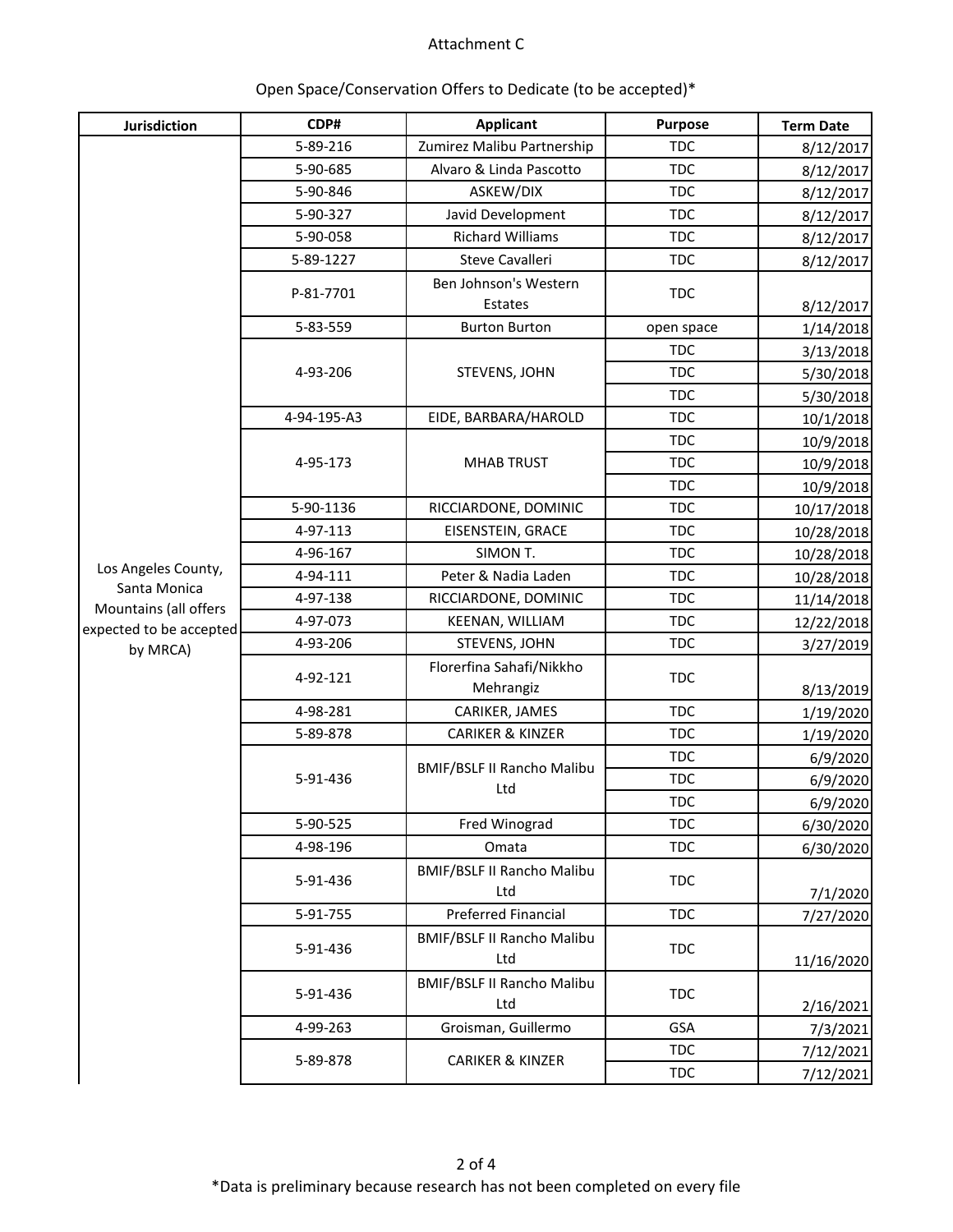| Jurisdiction                                                     | CDP#              | <b>Applicant</b>                  | Purpose            | <b>Term Date</b> |
|------------------------------------------------------------------|-------------------|-----------------------------------|--------------------|------------------|
|                                                                  | 5-91-436          | <b>BMIF/BSLF II Rancho Malibu</b> | fee title          |                  |
|                                                                  |                   | Ltd                               |                    | 8/2/2021         |
|                                                                  |                   |                                   | <b>TDC</b>         | 8/14/2021        |
|                                                                  |                   |                                   | <b>TDC</b>         | 8/14/2021        |
|                                                                  |                   |                                   | <b>TDC</b>         | 8/14/2021        |
|                                                                  | 5-85-214-A3       | GHOSN, MICHAEL                    | <b>TDC</b>         | 8/14/2021        |
|                                                                  |                   |                                   | <b>TDC</b>         | 8/14/2021        |
|                                                                  |                   |                                   | <b>TDC</b>         | 8/14/2021        |
|                                                                  |                   |                                   | <b>TDC</b>         | 8/14/2021        |
|                                                                  |                   |                                   | <b>TDC</b>         | 8/15/2021        |
|                                                                  |                   |                                   | <b>TDC</b>         | 10/12/2021       |
|                                                                  | 4-00-028          | Layman Financial                  | <b>TDC</b>         | 10/12/2021       |
|                                                                  |                   |                                   | <b>TDC</b>         | 11/17/2021       |
|                                                                  |                   |                                   | <b>TDC</b>         | 12/7/2021        |
|                                                                  |                   | <b>BMIF/BSLF II Rancho Malibu</b> | <b>TDC</b>         | 12/7/2021        |
|                                                                  | 5-91-436          | Ltd                               | <b>TDC</b>         | 12/7/2021        |
|                                                                  |                   |                                   | <b>TDC</b>         | 12/7/2021        |
| Los Angeles County,                                              |                   |                                   | <b>TDC</b>         | 12/14/2021       |
| Santa Monica<br>Mountains (all offers<br>expected to be accepted |                   |                                   | <b>TDC</b>         | 2/8/2022         |
|                                                                  | 4-00-097          | <b>Everett Rollins</b>            | <b>TDC</b>         | 2/8/2022         |
| by MRCA)                                                         |                   | <b>BMIF/BSLF II Rancho Malibu</b> |                    |                  |
|                                                                  | 5-91-436          | Ltd                               | <b>TDC</b>         | 2/8/2022         |
|                                                                  | 4-00-013          | Gary & Jennine Isbell             | <b>TDC</b>         | 7/17/2022        |
|                                                                  | 5-88-273          | Kanan Properties                  | <b>TDC</b>         | 8/14/2022        |
|                                                                  | 4-01-046          |                                   | <b>TDC</b>         | 9/18/2022        |
|                                                                  |                   | PCH-Tyler Associates, Inc         | <b>TDC</b>         | 9/18/2022        |
|                                                                  | 4-01-080          | Amber Asfour                      | <b>TDC</b>         | 2/21/2023        |
|                                                                  |                   | Mr. & Mrs. John Simons &          | <b>TDC</b>         |                  |
|                                                                  | 4-00-195          | Philip Rundel                     |                    | 7/17/2023        |
|                                                                  | 4-00-044          | <b>Blank Par-E LLC</b>            | <b>TDC</b>         | 7/23/2023        |
|                                                                  | 4-00-115          | Stewart, Raymond                  | <b>TDC</b>         | 10/25/2023       |
|                                                                  | 4-00-234          | Rochester Fund                    | <b>TDC</b>         | 2/11/2025        |
|                                                                  | 5-82-192-A2       | Perenchio, A. Jerrold             | fee title          | no term date     |
|                                                                  | 4-06-001          | Philip Embleton                   | <b>TDC</b>         | 6/18/2028        |
|                                                                  | 4-04-121          | <b>Miran Enterprises</b>          | <b>TDC</b>         | 9/24/2028        |
|                                                                  | 5-88-639          | <b>Barry Cappello</b>             | <b>TDC</b>         | 9/24/2028        |
|                                                                  | 4-05-141          | Jeffrey Biebuyck                  | <b>TDC</b>         | 9/24/2028        |
|                                                                  | 4-06-034          | Neil, Ed                          | <b>TDC</b>         | 7/21/2029        |
| <b>South Coast District</b>                                      |                   |                                   |                    |                  |
|                                                                  | A-5-RPV-02-324-01 | Long Point                        | habitat protection | 5/10/2028        |
| City of Rancho Palos                                             |                   |                                   | open space         | 12/18/2018       |
| Verdes                                                           | A-5-RPV-93-005    | Palos Verdes Land Holdings        | conservation       | 9/18/2021        |
|                                                                  |                   | Co. & Zuckerman Bldg Co           | fee title          | 10/17/2021       |

# Open Space/Conservation Offers to Dedicate (to be accepted)\*